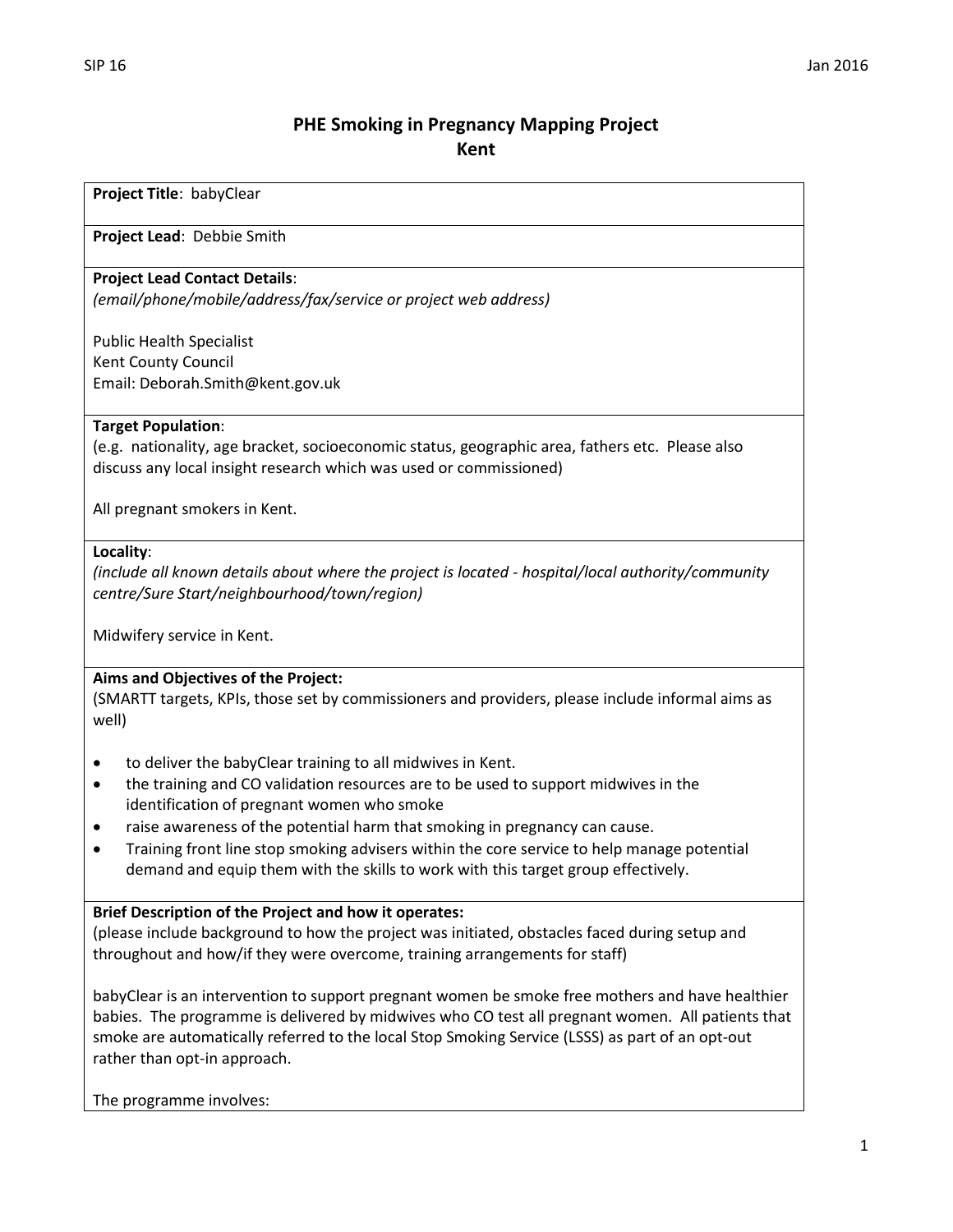- CO testing for all pregnant women.
- Opt out referral systems.
- Brief intervention training for all midwives.
- Protocols and care pathways reflecting the evidence base and NICE guidance.
- Advanced skills training to support Stop Smoking Advisors to work effectively with pregnant women.
- Identifying ways to working with pregnant smokers who currently do not engage with the Stop Smoking Services.
- Awareness raising and engagement with all health professionals involved with pregnant smokers.
- Support to ensure monitoring and evaluation of effectiveness.

# **Outcomes:**

*(provide baseline, please also include formal and informal outcomes - e.g. a drop in the number of pregnant smokers, changing attitudes amongst clinical staff,)*

The training delivered to midwives was initially challenging due to competing priorities and workloads within the Midwifery teams and the perceived compromise on relationships built with patients when asking about their smoking habits. Engaging with management teams and obtaining their commitment proved to be successful and all midwives are now trained to deliver babyClear.

The first round of training to Stop Smoking Service staff was well received but staffing restructures undertaken shortly after the training meant that a second round of training had to be delivered to new front-facing staff.

The training has been very successful but would have benefited from having early support from health professionals and CCGs. This support still needs to be obtained to ensure that the programme continues to be delivered effectively.

Early indications from the results of the programme identified a higher than expected 'lost to follow up' rates and numbers of those who opted out of the scheme. Numbers of midwives undertaking CO screening was also low initially but has risen more recently and is now conducted routinely.

Public Health will joint commission a midwifery role to lead on developing the babyClear programme, working towards higher CO screening rates and to help work with midwives and the Stop Smoking Services to reduce the numbers of lost to follow up and increase the acceptance rate. A Smoking in Pregnancy campaign is also being commissioned to pilot in the Swale area of Kent to raise awareness of the harms caused by Smoking in Pregnancy, thus promoting the babyClear programme.

There is a degree of inevitability of 'lost to follow up' from opt-out programmes if people are referred at a time when they are not fully motivated or quite ready to quit current behaviours. This needs to be managed effectively, potentially through the Midwifery babyClear lead and service user feedback from other relevant local projects can be used to develop an effective approach to those referred into the services.